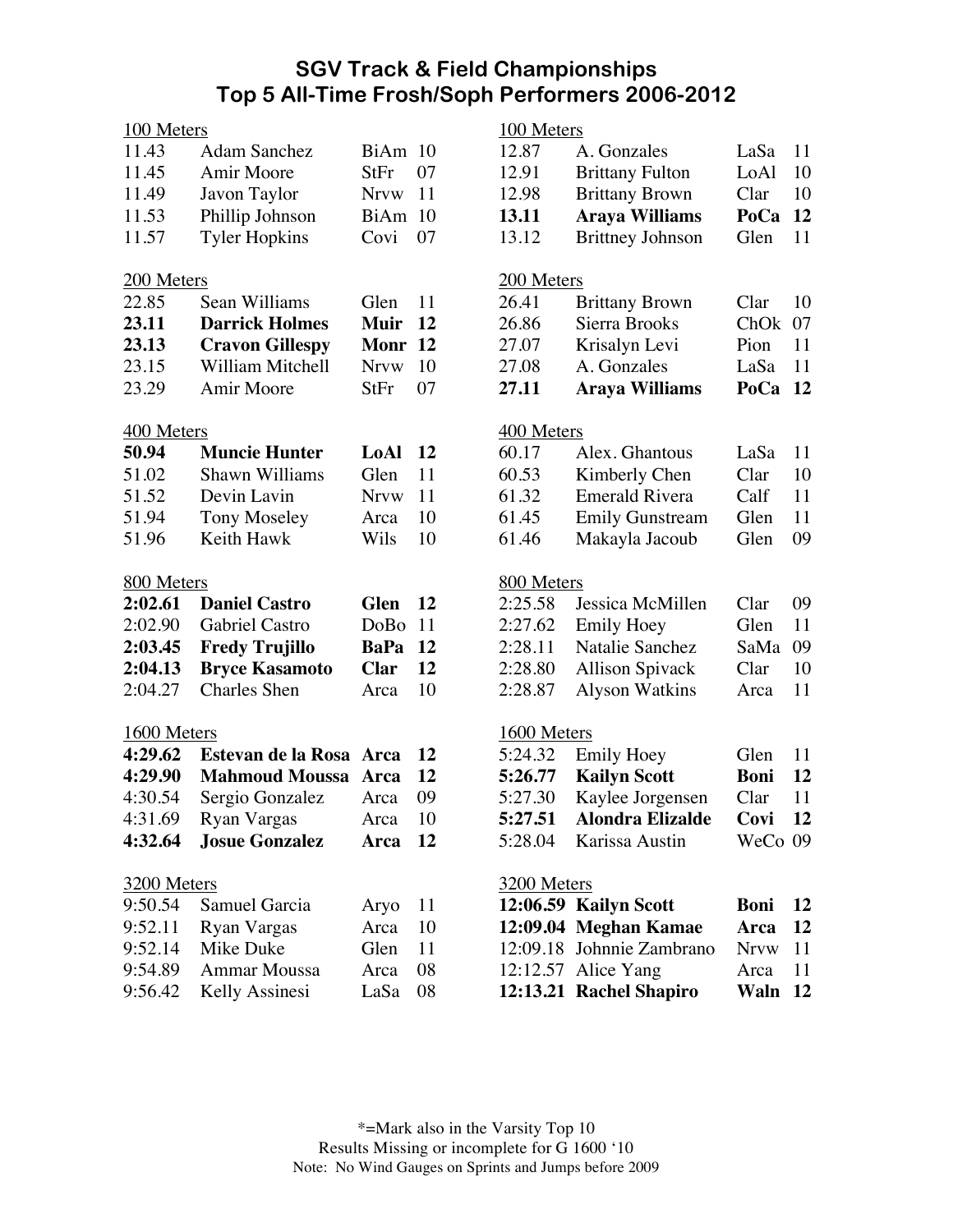## **SGV Track & Field Championships Top 5 All-Time Frosh/Soph Performers 2006-2012**

| 110 meter Hurdles          |                       |         |                            | 100 meter Hurdles   |                        |             |           |  |
|----------------------------|-----------------------|---------|----------------------------|---------------------|------------------------|-------------|-----------|--|
| 16.04                      | Cade Lindsay          | Glen    | 11                         | $16.31*$            | <b>Madison Herrera</b> | Monr 12     |           |  |
| 16.05                      | <b>Gabriel Aceves</b> | LoAl    | 11                         | 16.47               | Maddie Keyser          | Clar        | 10        |  |
| 16.14                      | Josh Wallace          | Azus    | 09                         | 16.80               | Rosie Lewis            | Webb 07     |           |  |
| 16.21                      | <b>Gary Hawkins</b>   | Gabr    | <b>12</b>                  | 17.11               | Sarah Regan            | Rose        | 11        |  |
| 16.25                      | <b>Lonzel Barnett</b> | WeCo 10 |                            | 17.26               | Kelly Ferguson         | Gabr 09     |           |  |
| 300 meter Hurdles          |                       |         | 300 meter Hurdles          |                     |                        |             |           |  |
| 41.22                      | Joshua Nelson         | Wils    | 10                         | 47.22               | <b>Madison Herrera</b> | <b>Monr</b> | <b>12</b> |  |
| 42.18                      | <b>Gabriel Aceves</b> | LoAl    | 11                         | 48.66*              | <b>Baily Sanin</b>     | Clar        | 10        |  |
| 42.38                      | Sawyer Hawk           | Dami    | 11                         | 48.79               | Rosie Lewis            | Webb        | 07        |  |
| 42.76                      | T.J. Tree             | SaFe    | 09                         | 48.97               | Hannah Hoague          | TeCi        | 07        |  |
| 42.91                      | Titus Teague          | Clar    | 07                         | 49.55               | Sarah Regan            | Rose        | 11        |  |
| $4 \times 100$ meter Relay |                       |         | $4 \times 100$ meter Relay |                     |                        |             |           |  |
| 44.72                      | Northview             |         | 11                         | 51.69               | La Salle               |             | 11        |  |
| 44.93                      | St. Francis           |         | 07                         | 51.76               | Claremont              |             | 10        |  |
| 45.00                      | Monrovia              |         | 11                         | 52.06               | <b>Arcadia</b>         |             | 12        |  |
| 45.03                      | Arcadia               |         | 10                         | 52.14               | Gabrielino             |             | 12        |  |
| 45.18                      | Glendora              |         | 11                         | 52.42               | <b>Claremont</b>       |             | 12        |  |
| $4x400$ meter Relay        |                       |         |                            | $4x400$ meter Relay |                        |             |           |  |
| 3:32.77                    | Arcadia               |         | 10                         | $4:09.22*$          | Claremont              |             | 10        |  |
| 3:35.42                    | Arcadia               |         | 09                         | 4:11.76             | La Salle               |             | 11        |  |
| 3:35.09                    | <b>Northview</b>      |         | 12                         | 4:14.67             | <b>Arcadia</b>         |             | 12        |  |
| 3:39.54                    | Arcadia               |         | 11                         | 4:17.11             | Glendora               |             | 12        |  |
| 3:39.49                    | Wilson                |         | 10                         | 4:19.19             | <b>Claremont</b>       |             | 12        |  |